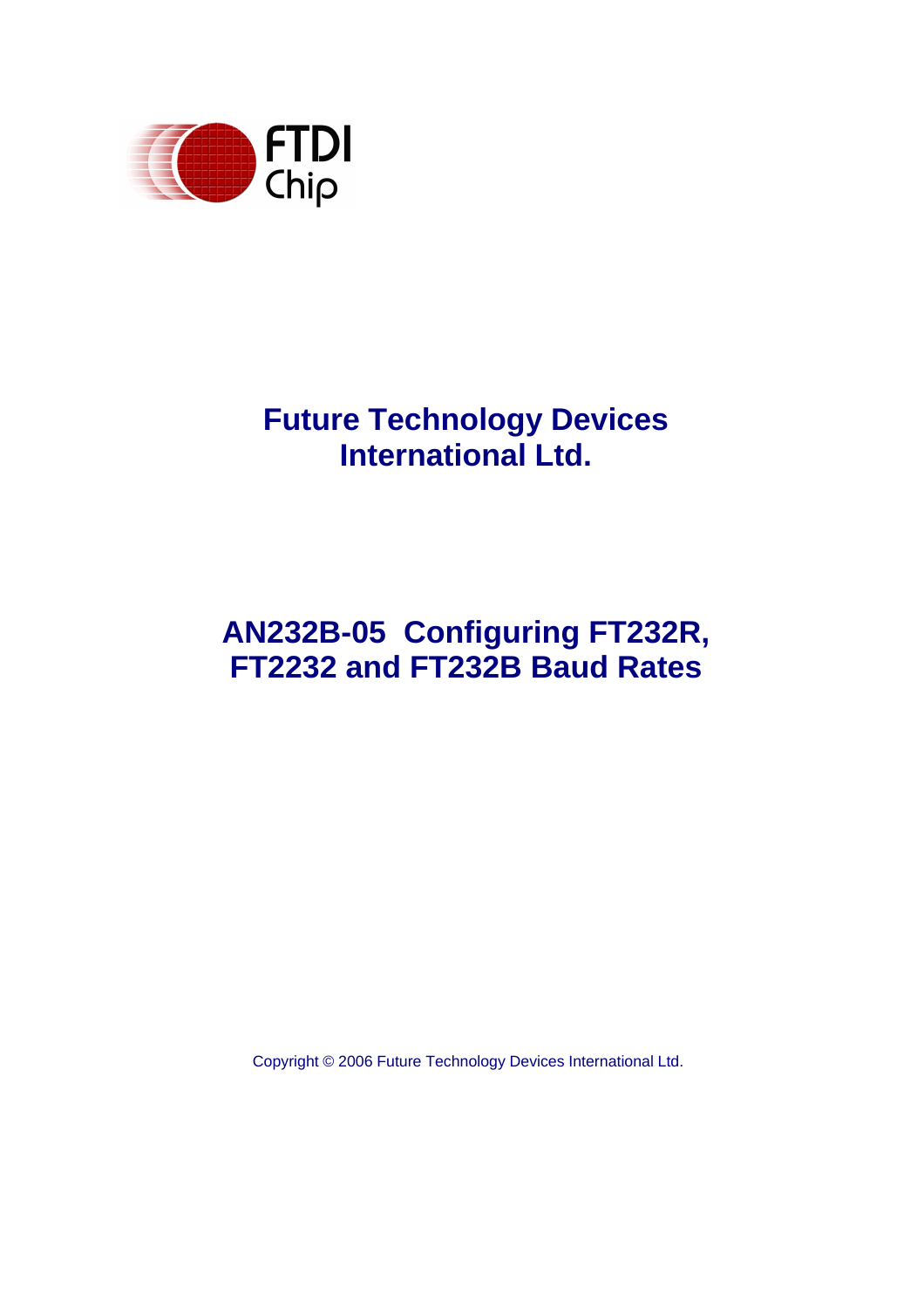# **Table of Contents**

 $\mathbf{I}$ 

|              | <b>Part I Setting Baud Rates for FT232R,</b><br>FT2232 and FT232BM Devices | $\mathbf 2$ |
|--------------|----------------------------------------------------------------------------|-------------|
| 1            |                                                                            |             |
| $\mathbf{2}$ |                                                                            |             |
|              |                                                                            |             |
|              | <b>Part II Aliasing Baud Rates</b>                                         | 5           |
|              |                                                                            |             |
|              |                                                                            |             |
|              |                                                                            |             |
|              | <b>Part III Revision History, Disclaimer,</b>                              |             |
|              | <b>Contact Information</b>                                                 | 10          |
| 1            |                                                                            |             |
| $\mathbf{2}$ |                                                                            |             |
| 3            |                                                                            |             |
|              | <b>Index</b>                                                               | 13          |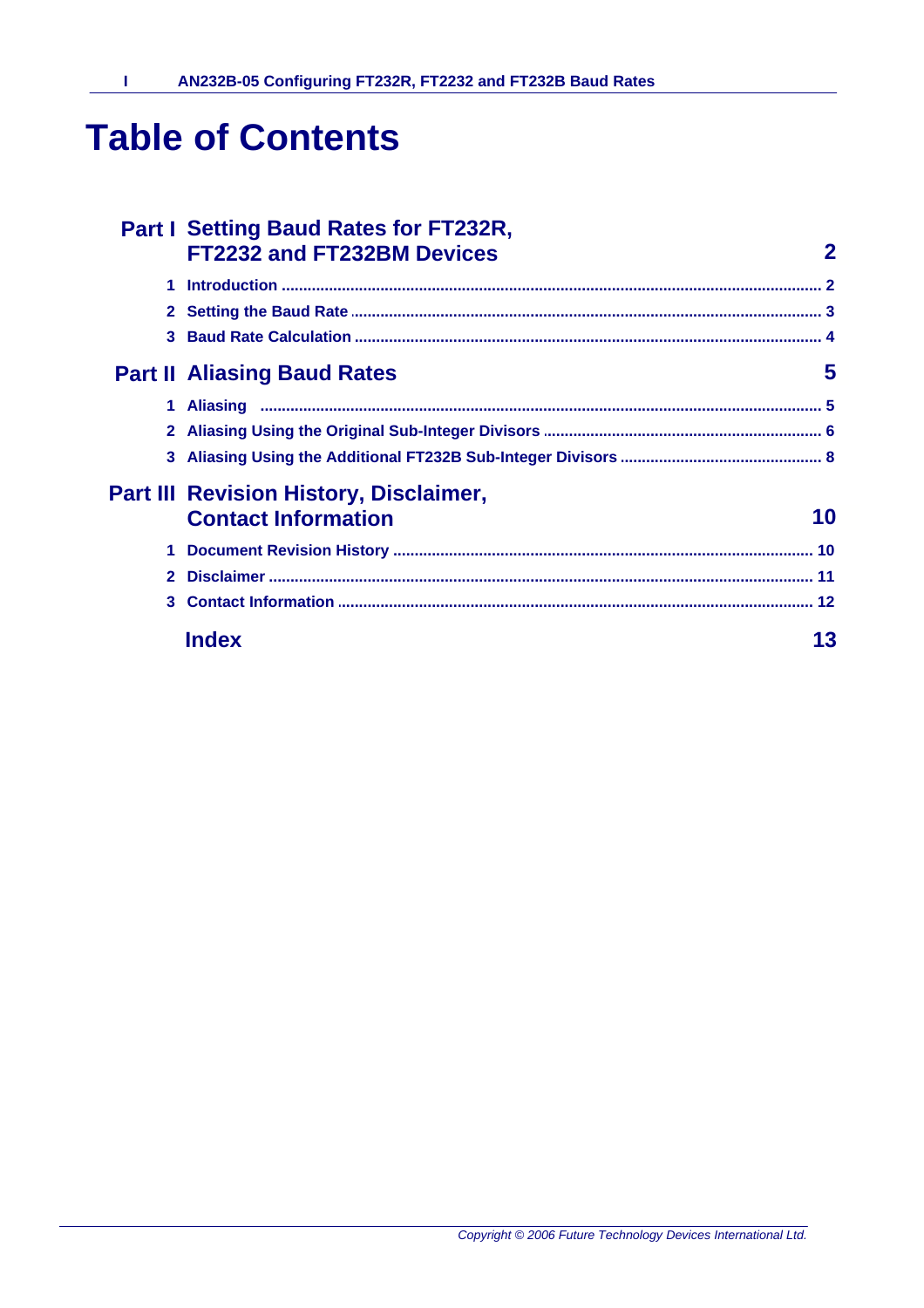#### **1 Setting Baud Rates for FT232R, FT2232 and FT232BM Devices**

#### **1.1 Introduction**

One of the most basic operations with the FT232R, FT2232 (UART mode) and FT232B devices is setting a Baud rate. This application note describes the various ways that this can be done. It also describes how to use non-standard baud rates with FTDI's USB-Serial IC devices, including a technique called 'aliasing' - where one Baud rate is substituted by the driver in place of another baud rate.

The second generation FT232B USB UART IC added additional granularity to the divisor used to generate the device Baud rate. This allows a much larger number of baud rates to be used with the FT232B when compared to its predecessor, the FT8U232AM.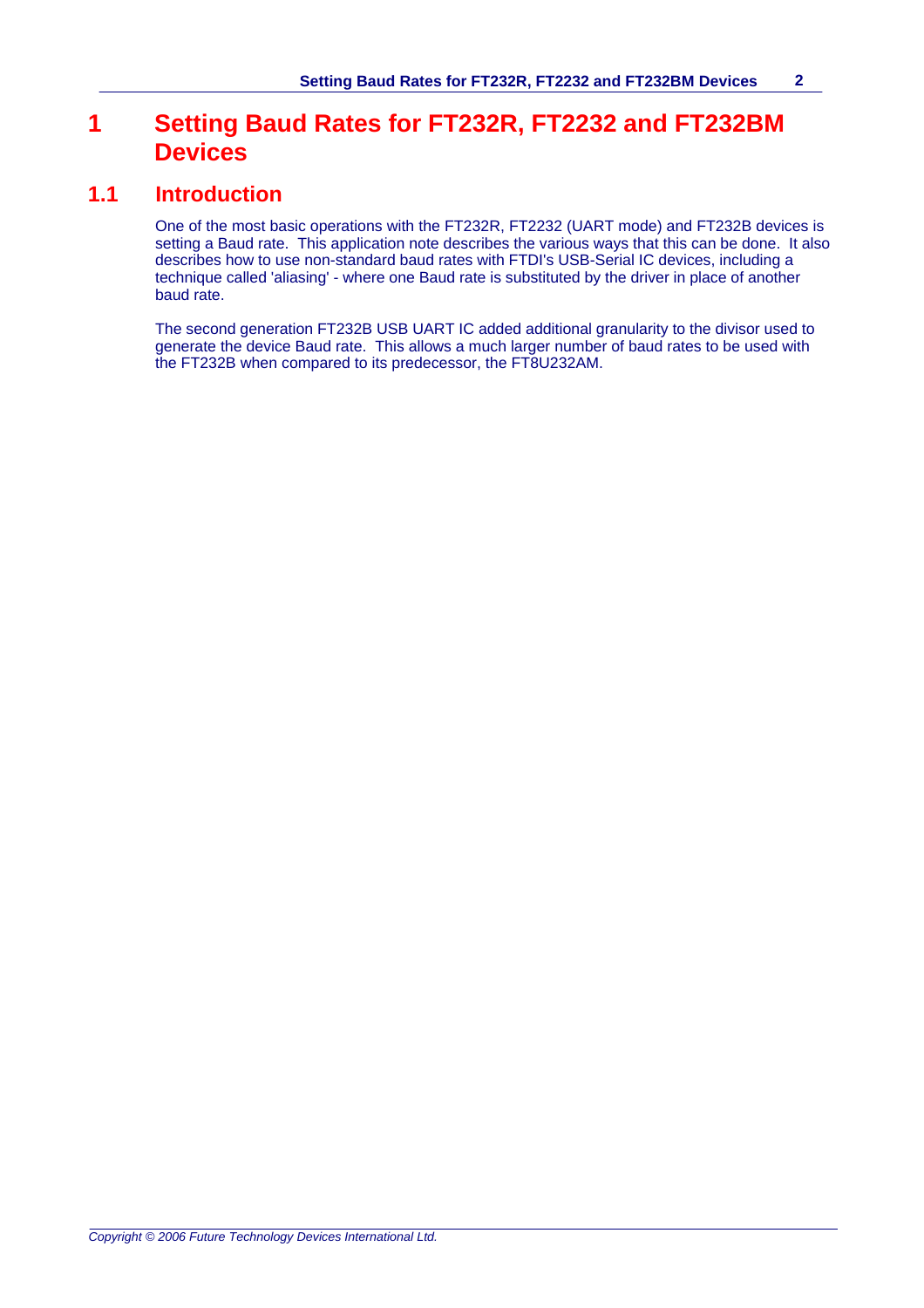#### **1.2 Setting the Baud Rate**

When using FTDI Virtual COM Port (VCP) drivers, the Baud rate can be set in the Device Manager or from an application. When the Baud rate is set from an application program it is done in exactly the same way as with a standard Windows COM Port - by simply passing the required Baud rate to the port using the Windows VCOMM API calls or a COM Port library. Both standard and nonstandard baud rates can be set in this manner.

When using FTDI's D2XX direct driver the function *FT\_SetBaudRate* can be used to set both standard and non-standard baud rates.

If a non-standard Baud rate is required the formulae in this application note can be used to determine if it is possible. If the required non-standard Baud rate is possible simply pass it to the driver as normal and the required divisor will be calculated by the driver. For D2XX there is no longer any need to use the function *FT\_SetDivisor*, but it has been left in for backward compatibility.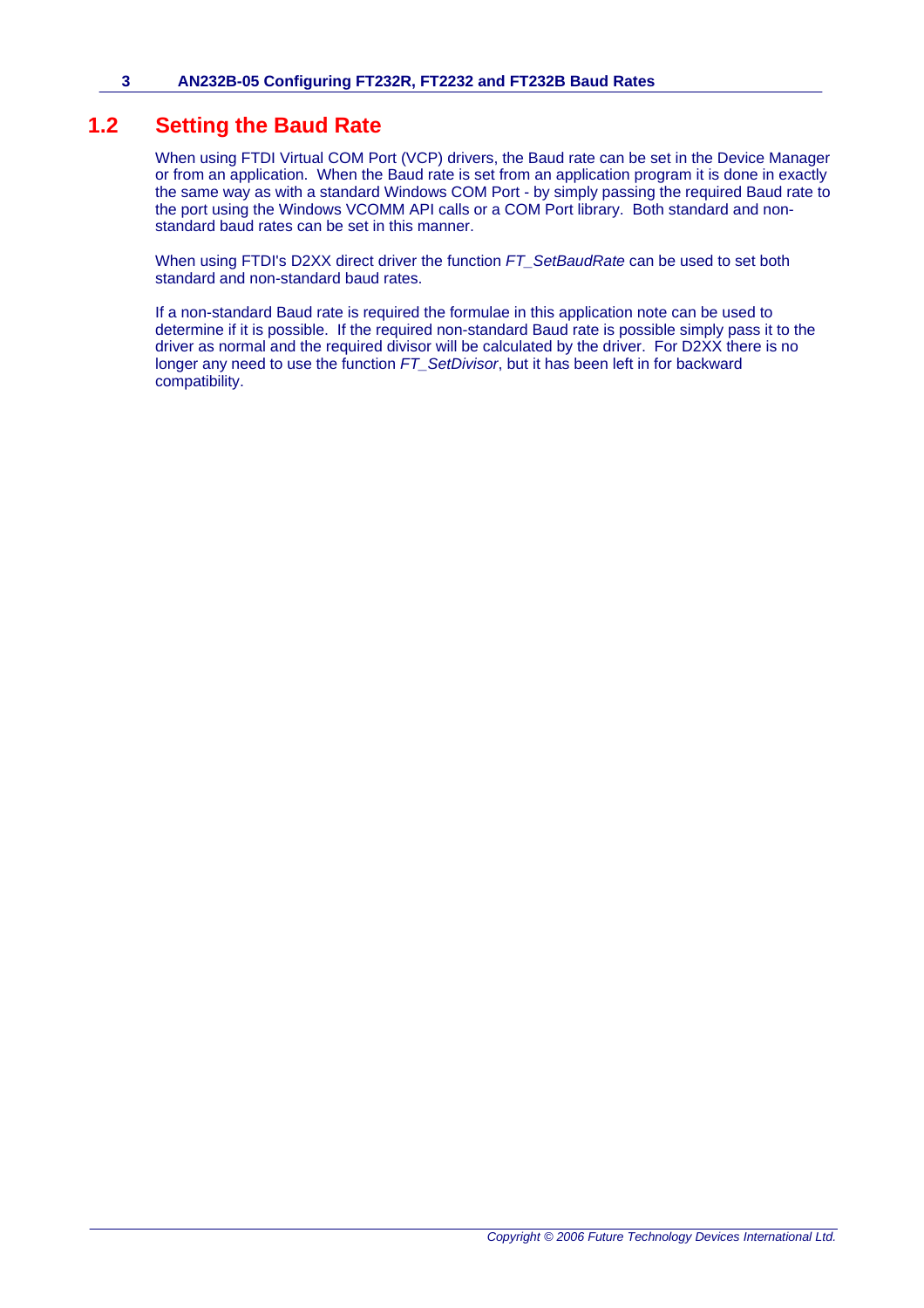#### **1.3 Baud Rate Calculation**

A Baud rate for the FT232R, FT2232 (UART mode) or FT232B is generated using the chips internal 48MHz clock. This is input to Baud rate generator circuitry where it is then divided by 16 and fed into a prescaler as a 3MHz reference clock. This 3MHz reference clock is then divided down to provide the required Baud rate for the device's on chip UART. The value of the Baud rate divisor is an integer plus a sub-integer prescaler. The original FT8U232AM only allowed 3 subinteger prescalers - 0.125, 0.25 or 0.5. The FT232R, FT2232 (UART mode) and FT232B support a further 4 additional sub-integer prescalers - 0.375, 0.625, 0.75, and 0.875. Thus, allowed values for the Baud rate divisor are:

Divisor = n + 0, 0.125, 0.25, 0.375, 0.5, 0.625, 0.75, 0.875; where n is an integer between 2 and 16384  $(2^{14})$ .

**Note**: Divisor = 1 and Divisor = 0 are special cases. A divisor of 0 will give 3 MBaud, and a divisor of 1 will give 2 MBaud. Sub-integer divisors between 0 and 2 are not allowed.

Therefore the value of the divisor needed for a given Baud rate is found by dividing 3000000 by the required Baud rate.

The exact Baud rate may not be achievable - however as long as the actual Baud rate used is within +/-3% of the required Baud rate then the link should function without errors. When a Baud rate is passed to the driver where the exact divisor required is not achievable the closest possible Baud rate divisor will be used as long as that divisor gives a Baud rate which is within +/- 3% of the Baud rate originally set.

For example:

A non-standard Baud rate of 490000 Baud is required.

Required divisor = 3000000 / 490000 = 6.122

The closest achievable divisor is 6.125, which gives a baud rate of 489795.9, which is well within the allowed +/- 3% margin of error. Therefore 490000 can be passed to the driver and the device will communicate without errors.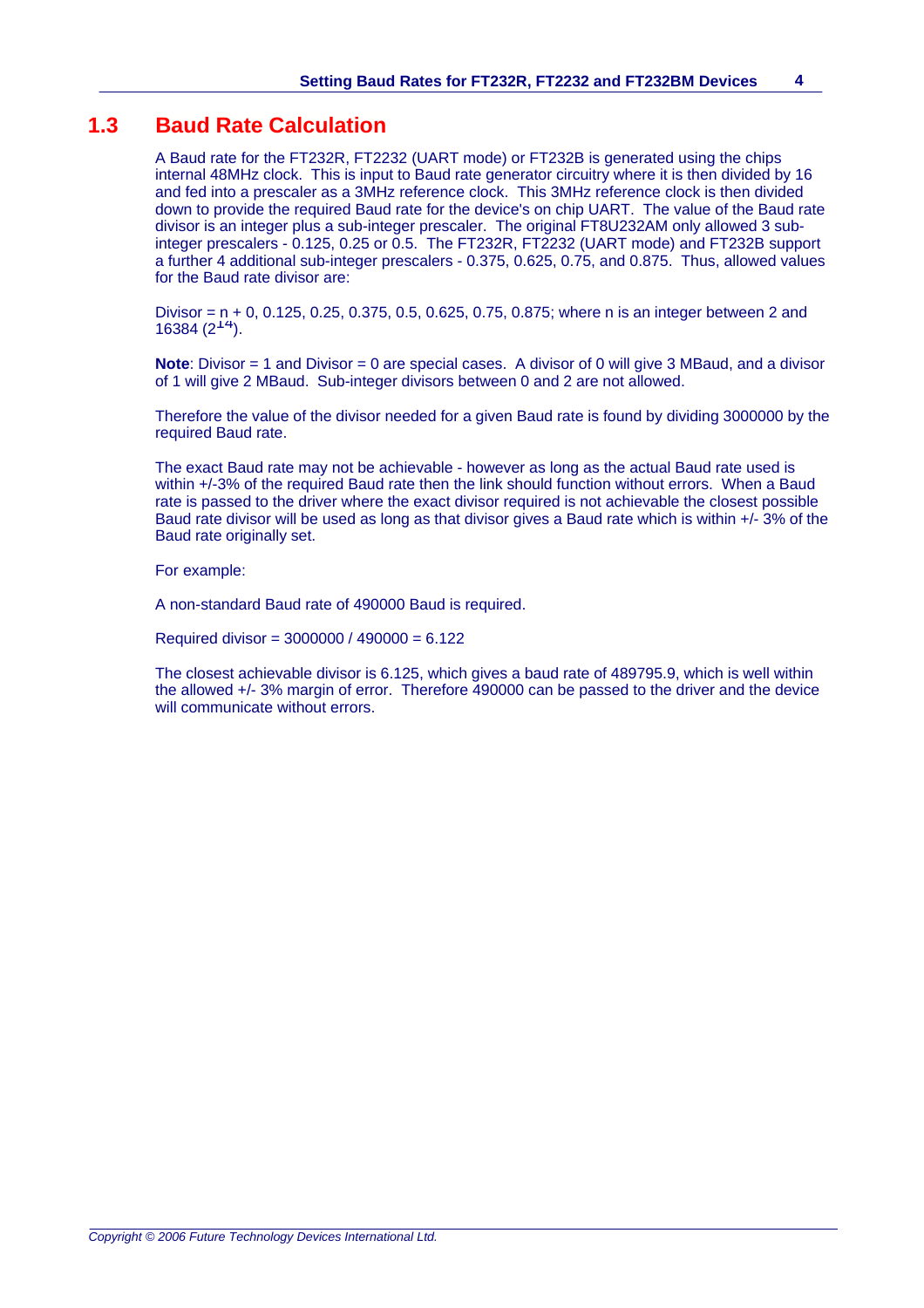### **2 Aliasing Baud Rates**

### **2.1 Aliasing**

The file FTDIPORT.INF contains entries that are used as the divisors for standard Baud rates. By changing these it is possible to alias standard Baud rates with non-standard values - for instance replacing 115kBaud with 512kBaud. Users would then set up the FT232R, FT2232 (UART mode) or FT232B to operate at 512kBaud by selecting 115kBaud for the appropriate serial port.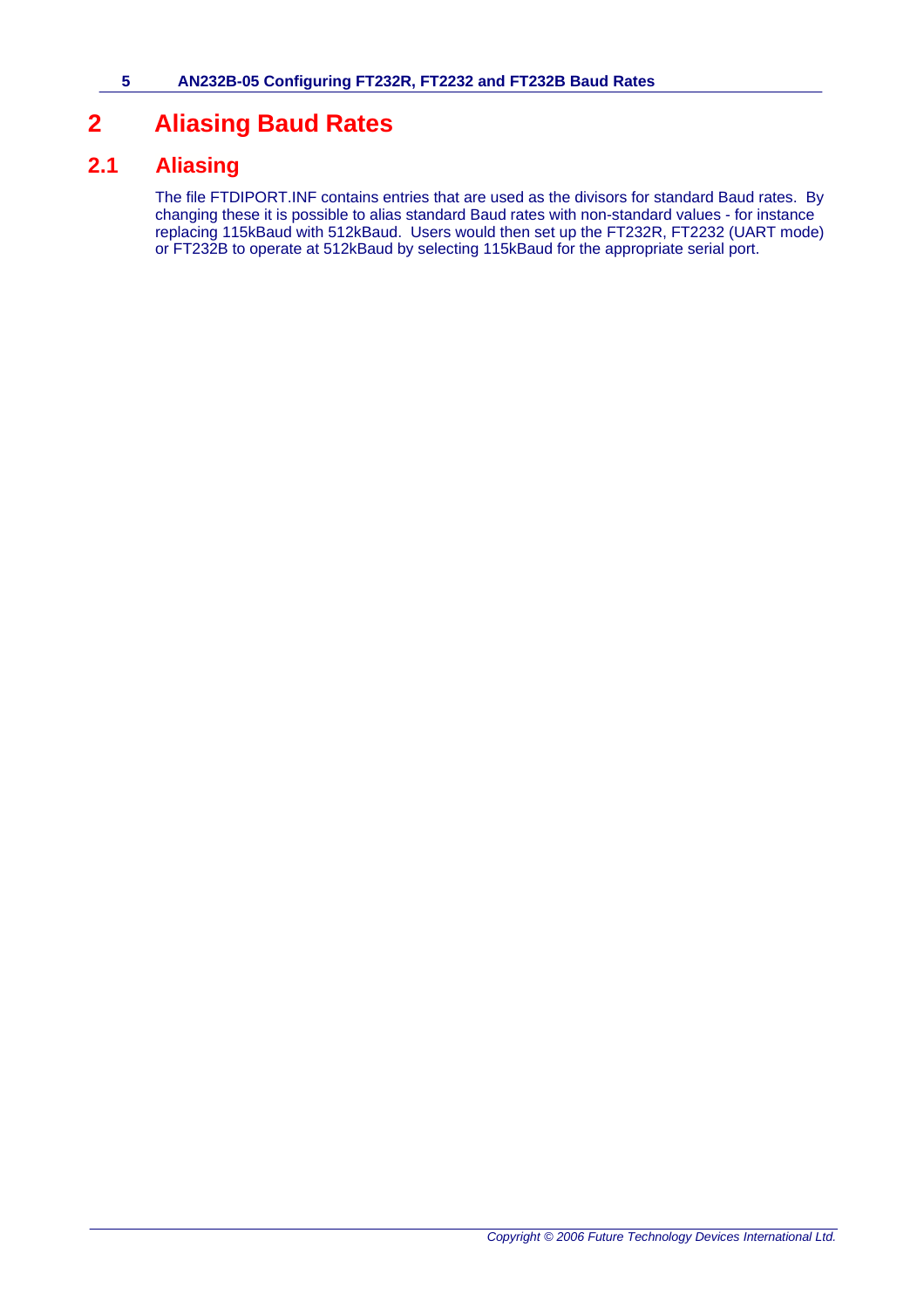#### **2.2 Aliasing Using the Original Sub-Integer Divisors**

There are two sections of the file FTDIPORT.INF which can be changed - one for Windows 98 & Windows Millennium Edition and the other for Windows 2000 and XP. The entry for Windows XP is shown below with the relevant fields highlighted in bold. Note the entry for Windows 98/ME is very similar and can be changed by following the same steps. It is found under the header FtdiPort232.HW.AddReg.

*[FtdiPort232.NT.HW.AddReg] HKR,,ConfigData,1,01,00,3F,3F,10,27,88,13,C4,09,E2,04,71,02,38,41,9c,80,4E,C0,34,00,1A,00,0 D,00,06,40,03,80,00,00,d0,80*

Each field consists of a pair of bytes, ordered as follows: Byte0,Byte1. Bits 13 through 0 denote the integer divisor while bits 16, 15 and 14 denote the sub-integer divisor, as follows

 $15,14 = 00$  - sub-integer divisor = 0  $15,14 = 01 - sub-integer divisor = 0.5$  $15,14 = 10 - sub-integer divisor = 0.25$  $15,14 = 11$  - sub-integer divisor = 0.125

The divisor can be extracted for each entry in a few simple steps, as shown here for the entry 9c,80

Step 1 - re-order the bytes: 9c,80 => 809c Hex Step 2 - extract the sub-integer divisor:  $15 = 1$ ,  $14 = 0 \Rightarrow$  sub-integer = 0.25 Step 3 - extract the integer divisor: 13:0 = 009c Hex = 156 Dec Step 4 - combine the integer and sub-integer divisors: 156.25 Dec Step 5 - divide 3000000 by the divisor=> 3000000/156.25 = 19,200 baud

The following lists the standard values and their respective baud rates.

10,27 =  $>$  divisor = 10000, rate = 300  $88,13$  => divisor = 5000, rate = 600  $C4,09 \Rightarrow$  divisor = 2500, rate = 1200 E2,04 =  $\frac{1}{2}$  divisor = 1250, rate = 2,400  $71,02 \Rightarrow$  divisor = 625, rate = 4,800  $38,41$  => divisor = 312.5, rate = 9,600 9C,80 => divisor = 156, rate = 19,230 4E,C0 => divisor = 78, rate = 38,461  $34,00 \Rightarrow$  divisor = 52, rate = 57,692 1A,00 =  $>$  divisor = 26, rate = 115,384 0D,00 => divisor = 13, rate = 230,769  $06,40 \Rightarrow$  divisor = 6.5, rate = 461,538 03,80 => divisor = 3.25, rate = 923,076  $00.00 \Rightarrow RESERVED$ D0,80 =  $>$  divisor = 208,25, rate = 14406

To alias a baud rate of 920k baud to the standard 56k baud menu option under windows:

- change the 34,00 entry to 03,80 (simple as both of the values are available from the previous list)

To alias a rate of 197k baud to the standard 4,800 baud menu option under windows :

- find the best divisor, check that it is sufficiently accurate and then modify the appropriate INF file entry.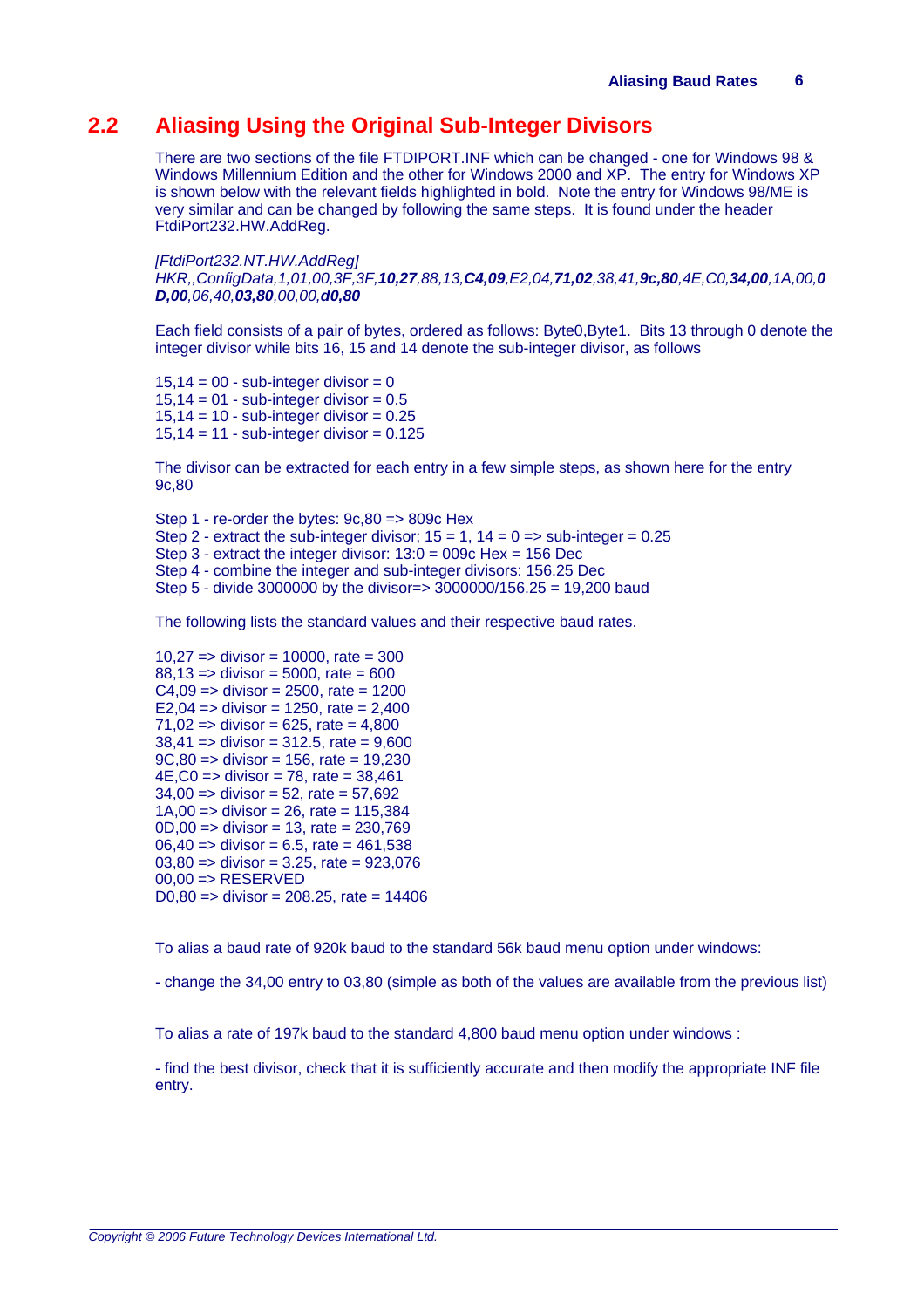#### **7 AN232B-05 Configuring FT232R, FT2232 and FT232B Baud Rates**

3,000,000/197,000 = 15.228. The best divisor is 15.25.  $3,000,000/15.25 = 196,721.196,721/197,000 = 99.8\%$ . This is well within the required 3% tolerance. Set bit 15:14 to 10 for a sub-integer divisor of 0.25, and the lower bits to 0F.

- replace the 71,02 entry with 0F,80.

Incorporating these two changes the FTDIPORT.INF entry becomes

*[FtdiPort232.NT.HW.AddReg]*

*HKR,,ConfigData,1,01,00,3F,3F,10,27,88,13,C4,09,E2,04,0F,80,38,41,9C,80,4E,C0,03,80,1A,00,0 D,00,06,40,03,80,00,00,00,00*

This is for Windows 2000 and XP, the changes should be repeated in the Windows 98/ME entry also.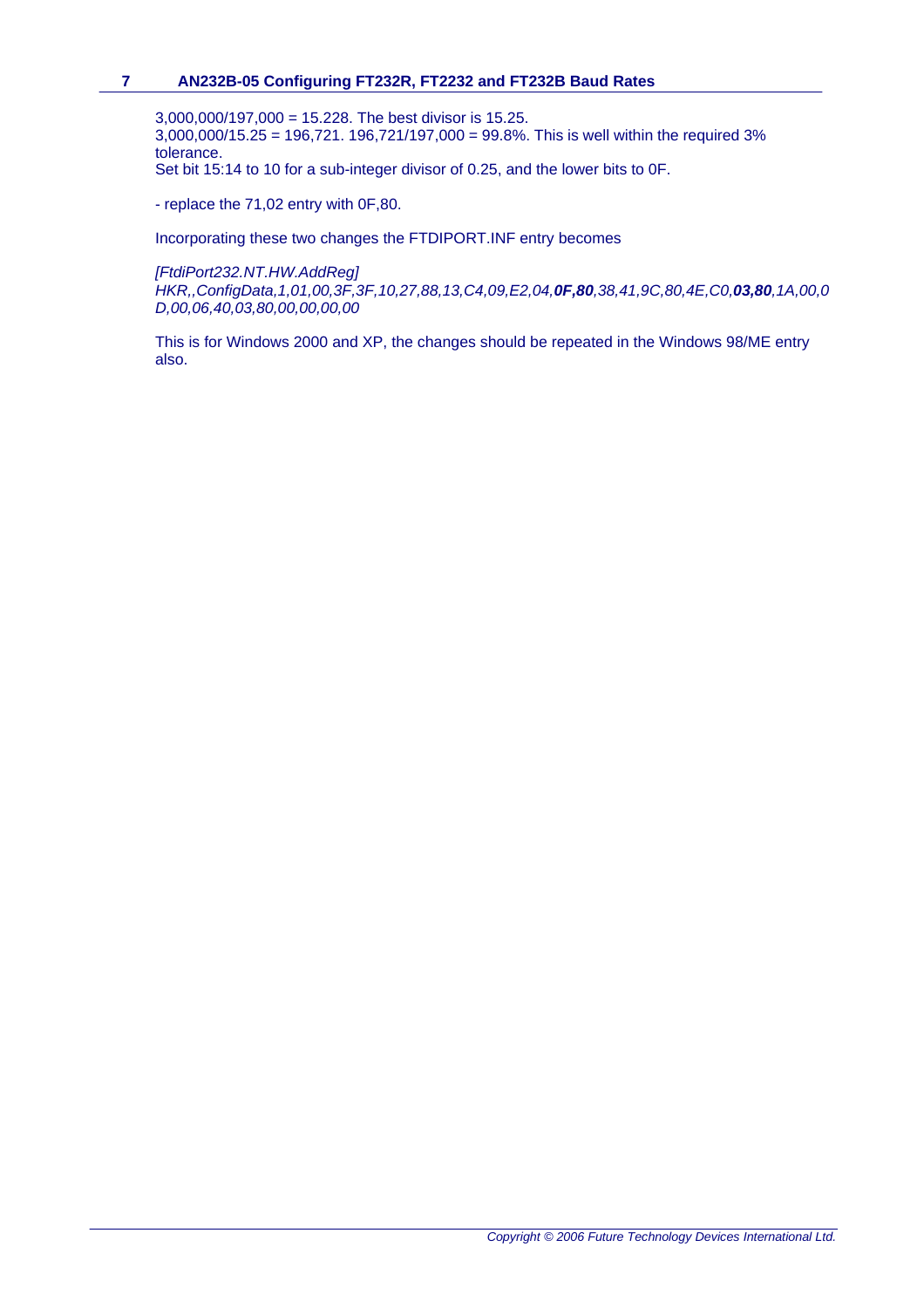#### **2.3 Aliasing Using the Additional FT232B Sub-Integer Divisors**

The standard FTDIPORT.INF ConfigData Baud rate table only supports the original FT8U232AM sub-integer prescalers and not the new ones added for the FT232B. To allow the addition subinteger prescalers to be used when aliasing a Baud rate the following ConfigData entry is needed:

*[FtdiPort232.NT.HW.AddReg]*

*HKR,,ConfigData,1,11,00,3F,3F,10,27,00,00,88,13,00,00,C4,09,00,00,E2,04,00,00,71,02,00,00,38, 41,00,00,9C,80,00,00,4E,C0,00,00,34,00,00,00,1A,00,00,00,0D,00,00,00,06,40,00,00,03,80,00,00, 00,00,00,00,D0,80,00,00*

(**Note** - The developer should cut and paste the above entry into FTDIPORT.INF, replacing the original one)

In this case each field consists of 4 bytes, ordered as follows: Byte0,Byte1,Byte2,Byte3. Bits 13 through 0 denote the integer divisor while bits 16, 15 and 14 denote the sub-integer divisor, as follows

 $16,15,14 = 000 - sub-interder divisor = 0$ 16,15,14 = 001 - sub-integer divisor =  $0.5$ 16,15,14 = 010 - sub-integer divisor =  $0.25$ 16,15,14 =  $011 - sub-interder divisor = 0.125$ 16,15,14 = 100 - sub-integer divisor = 0.375 16,15,14 = 101 - sub-integer divisor = 0.625  $16.15.14 = 110 - sub-interder divisor = 0.75$  $16,15,14 = 111 - sub-interder divisor = 0.875$ 

Note that this ConfigData entry is the same as before except that each field consists of 4 bytes instead of 2 bytes. The first highlighted byte in ConfigData is the Flags byte and format of the fields is determined by Bit4 of the Flags byte. In the example above, setting Flags byte to 11 means that Bit4 is set and 4 byte fields are being used.

The divisor can be extracted for each entry in a few simple steps, as shown here for the entry 35,40,01,00

Step 1 - re-order the bytes: 35,40,01,00 => 00014035 Hex Step 2 - extract the sub-integer divisor;  $16 = 1$ ,  $15 = 0$ ,  $14 = 1 \Rightarrow$  sub-integer = 0.625 Step  $3$  - extract the integer divisor:  $13:0 = 0035$  Hex = 53 Dec Step 4 - combine the integer and sub-integer divisors: 53.625 Dec Step 5 - divide 3000000 by the divisor => 3000000/53.625 = 55944 baud

The following lists the standard values and their respective baud rates.

10,27,00,00  $\Rightarrow$  divisor = 10000, rate = 300  $88.13,00,00 \Rightarrow$  divisor = 5000, rate = 600  $C4,09,00,00 \Rightarrow$  divisor = 2500, rate = 1200 E2,04,00,00 =  $>$  divisor = 1250, rate = 2,400  $71,02,00,00 \Rightarrow$  divisor = 625, rate = 4,800  $38,41,00,00 \Rightarrow$  divisor = 312.5, rate = 9,600  $9C,80,00,00 \Rightarrow$  divisor = 156, rate = 19,230 4E,C0,00,00 => divisor = 78, rate = 38,461  $34,00,00,00 \Rightarrow$  divisor = 52, rate = 57,692  $1A,00,00,00 \Rightarrow$  divisor = 26, rate = 115,384  $0D,00,00,00 \Rightarrow$  divisor = 13, rate = 230,769  $06,40,00,00 \Rightarrow$  divisor = 6.5, rate = 461,538  $03,80,00,00 \Rightarrow$  divisor = 3.25, rate = 923,076  $00,00,00,00 \Rightarrow$  RESERVED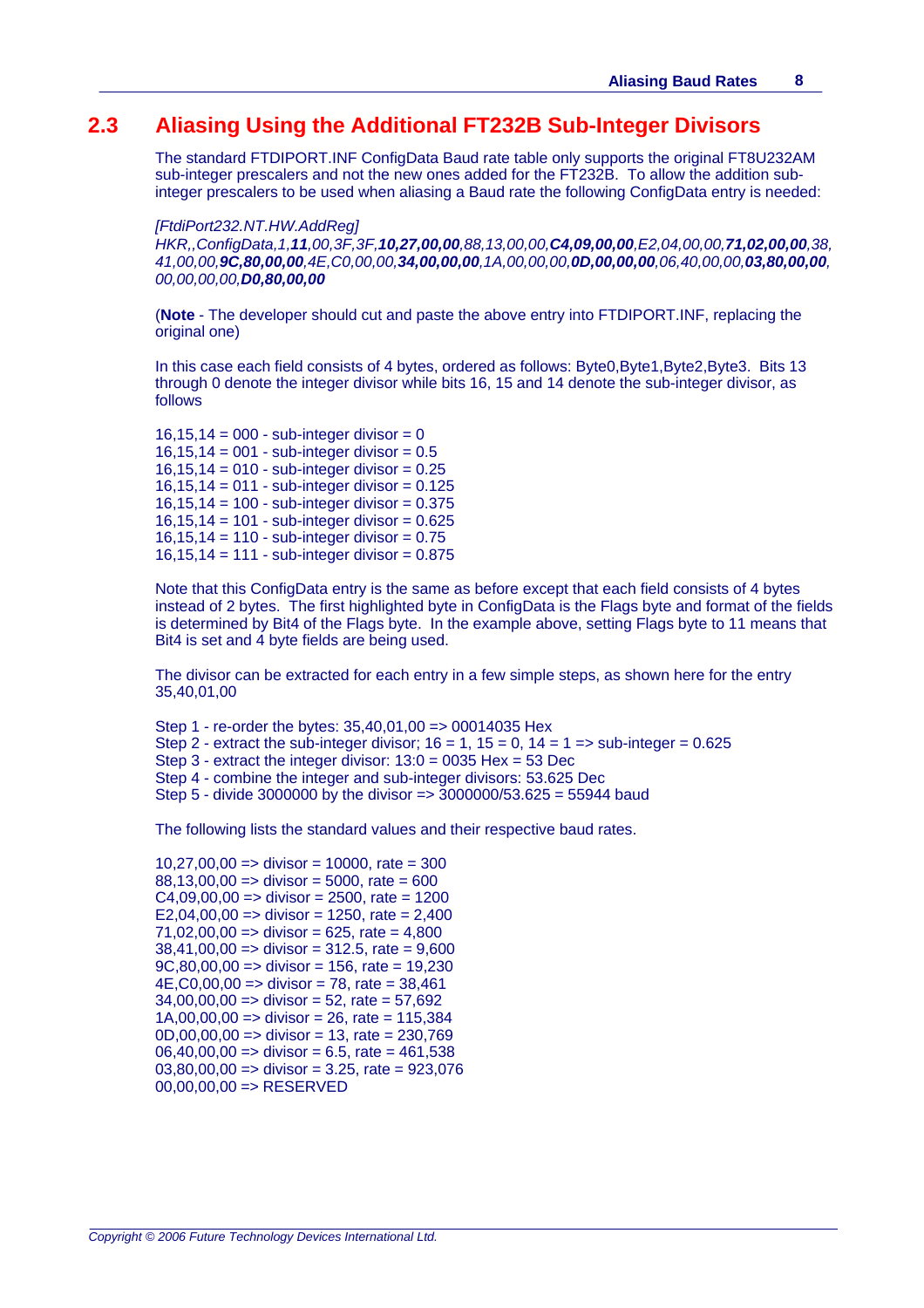#### **9 AN232B-05 Configuring FT232R, FT2232 and FT232B Baud Rates**

D0,80,00,00 =  $\frac{1}{2}$  divisor = 208.25, rate = 14406

To alias a rate of 920k baud to the standard 56k baud menu option under windows:

- change the 34,00,00,00 entry to 03,80,00,00 (simple as both of the values are available from the previous list)

To alias a rate of 197k baud to the standard 4,800 baud menu option under windows :

- find the best divisor, check that it is sufficiently accurate and then modify the appropriate INF file entry.

3000000/197,000 = 15.228. The best divisor is 15.25. 3000000/15.25 = 196,721. 196,721/197,000 = 99.8%. This is well within the required 3% tolerance. Set bits 16:15:14 to 010 for a sub-integer divisor of 0.25, and the lower bits to 0F.

- replace the 71,02,00,00 entry with 0F,80,00,00.

Incorporating these two changes the FTDIPORT.INF entry becomes

[FtdiPort232.NT.HW.AddReg]

HKR,,ConfigData,1,**11**,00,3F,3F,10,27,00,00,88,13,00,00,C4,09,00,00,E2,04,00,00,**0F,80,00,00**,38 ,41,00,00,9C,80,00,00,4E,C0,00,00,**03,80,00,00**,1A,00,00,00,0D,00,00,00,06,40,00,00,03,80,00,00 ,00,00,00,00,D0,80,00,00

This is for Windows 2000 and XP and the changes should be repeated in the Windows 98/ME entry also.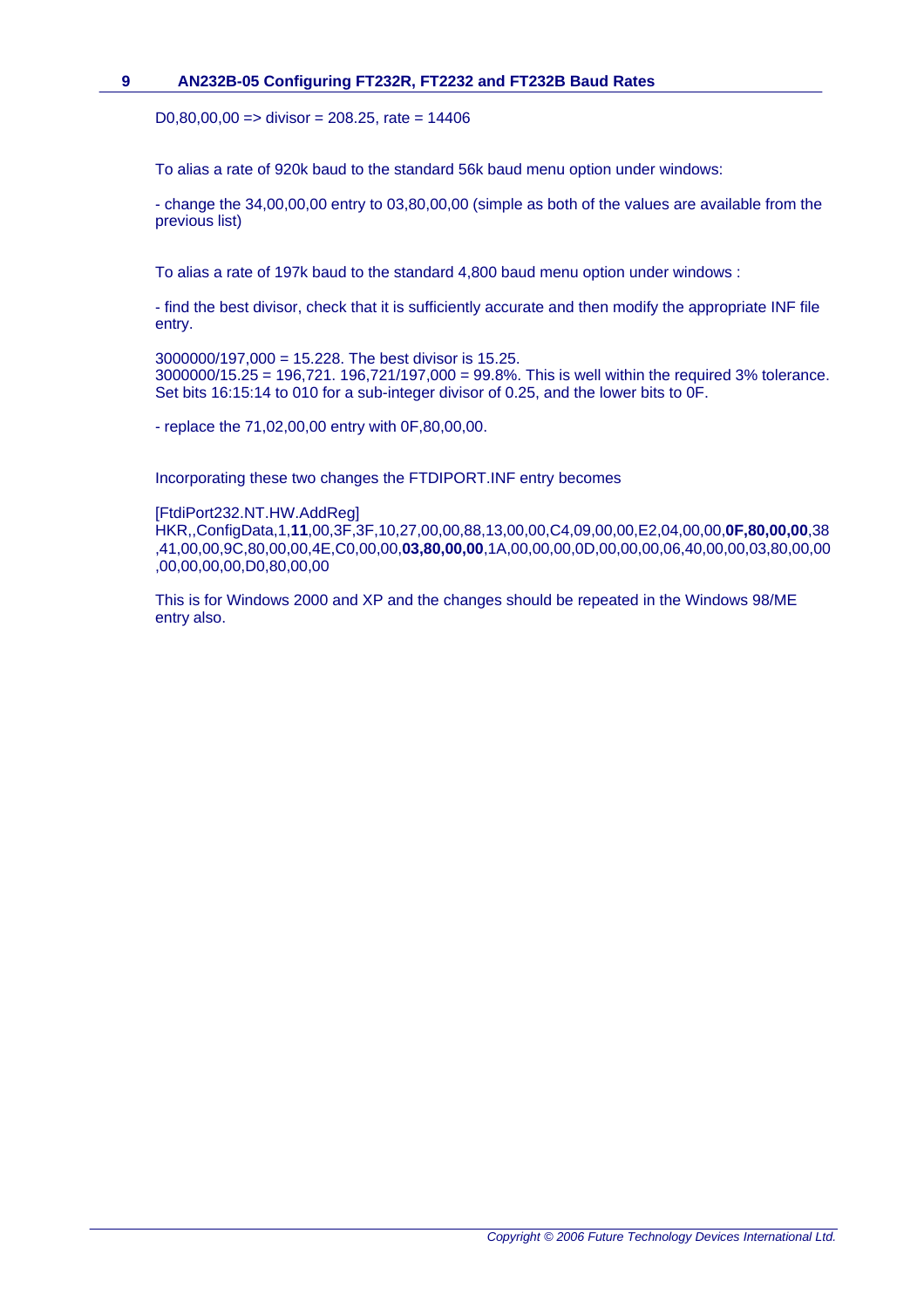### **3 Revision History, Disclaimer, Contact Information**

### **3.1 Document Revision History**

| <b>Version</b> | <b>Release Date</b> | <b>Comments</b>                                    |
|----------------|---------------------|----------------------------------------------------|
| 1.0            | March 2004          | Initial release.                                   |
| 1.1            | February 2006       | Format updated.<br>Various corrections throughout. |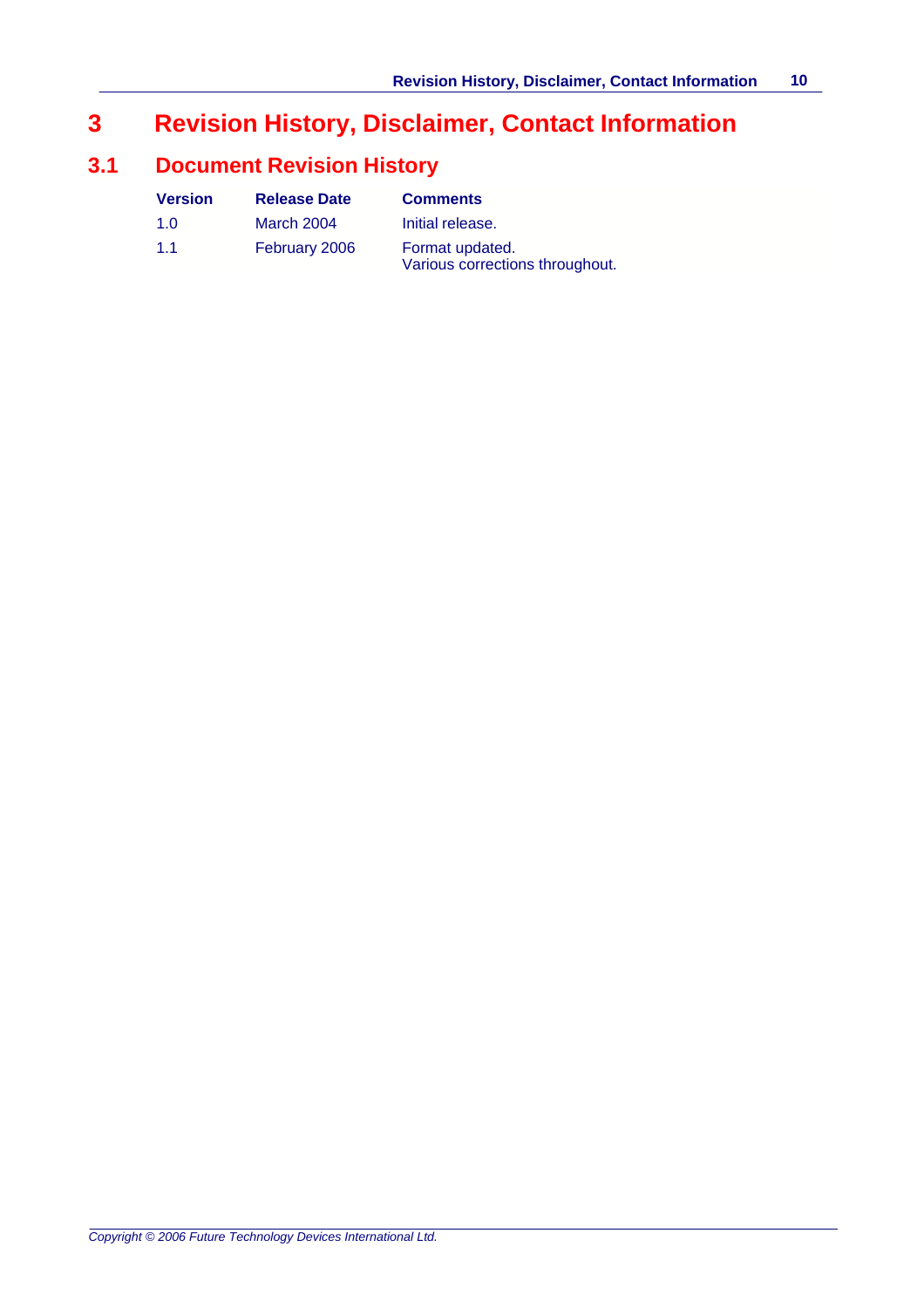#### **3.2 Disclaimer**

#### **Copyright © 2006 Future Technology Devices International Ltd.**

Neither the whole nor any part of the information contained in, or the product described in this manual, may be adapted or reproduced in any material or electronic form without the prior written consent of the copyright holder.

This product and its documentation are supplied on an as-is basis and no warranty as to their suitability for any particular purpose is either made or implied. Future Technology Devices International Ltd. will not accept any claim for damages howsoever arising as a result of use or failure of this product. Your statutory rights are not affected.

This product or any variant of it is not intended for use in any medical appliance, device or system in which the failure of the product might reasonably be expected to result in personal injury.

This document provides preliminary information that may be subject to change without notice.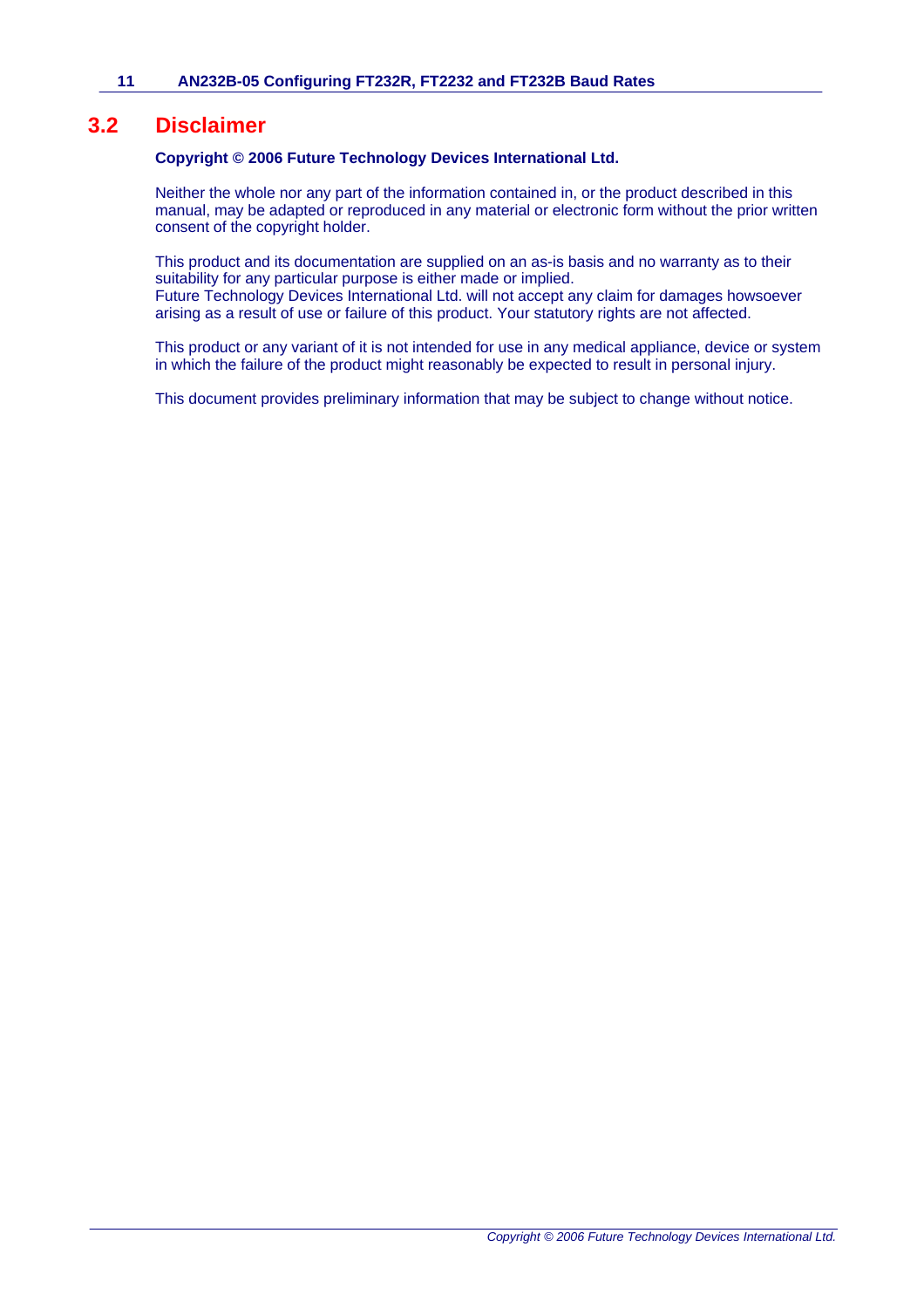#### **3.3 Contact Information**

#### **Head Office - Glasgow, UK**

Future Technology Devices International Limited 373 Scotland Street **Glasgow** G5 8QB United Kingdom Tel: +44 (0) 141 429 2777 Fax: +44 (0) 141 429 2758

E-Mail (Sales): sales1@ftdichip.com E-Mail (Support): support2@ftdichip.com E-Mail (General Enquiries): admin1@ftdichip.com Web Site URL: <http://www.ftdichip.com> Web Shop URL:<http://apple.clickandbuild.com/cnb/shop/ftdichip>

#### **Branch Office - Taiwan**

Future Technology Devices International Limited (Taiwan) 4F, No 16-1, Sec. 6 Mincyuan East Road Neihu District Taipei 114 **Taiwan** ROC Tel: +886 2 8791 3570 Fax: +886 2 8791 3576

E-Mail (Sales): tw.sales1@ftdichip.com E-Mail (Support): tw.support1@ftdichip.com E-Mail (General Enquiries): tw.admin1@ftdichip.com Web Site URL: <http://www.ftdichip.com>

#### **Branch Office - Hillsboro, Oregon, USA**

Future Technology Devices International Limited (USA) 5285 NE Elam Young Parkway Suite B800 Hillsboro, OR 97124-6499 USA Tel: +1 (503) 547-0988 Fax: +1 (503) 547-0987

E-Mail (Sales): us.sales@ftdichip.com E-Mail (Support): us.support@ftdichip.com E-Mail (General Enquiries): us.admin@ftdichip.com Web Site URL: <http://www.ftdichip.com>

#### **Agents and Sales Representatives**

Please visit the [Sales Network](http://www.ftdichip.com/FTSalesNetwork.htm) page of the [FTDI Web site](http://www.ftdichip.com) for the contact details of our distributor(s) in your country.